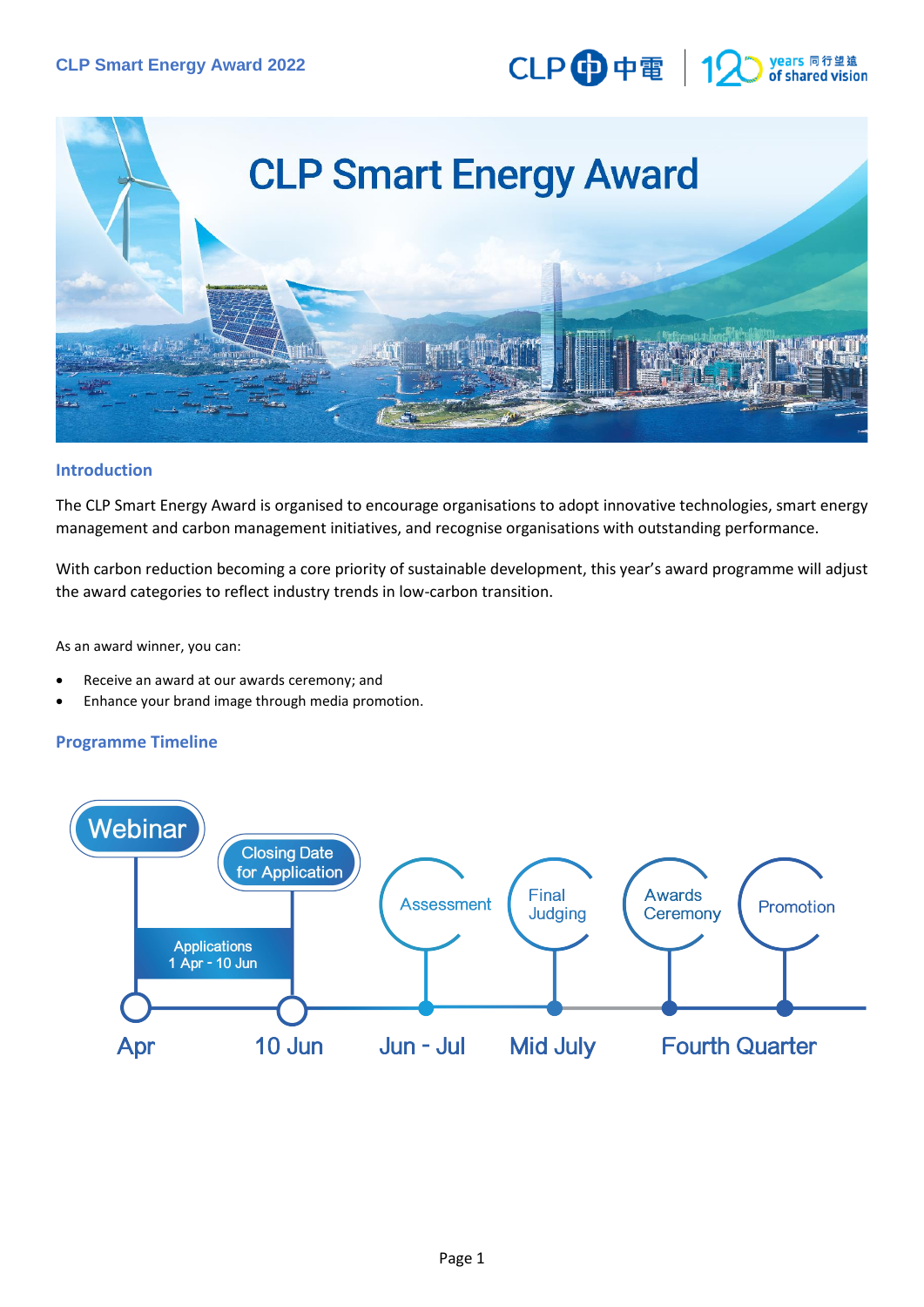

### **Selection and Assessment**

- CLP will conduct preliminary selections. When necessary, CLP will contact the representatives of participating organisations for more detailed information for verification purposes.
- Winning organisations in each category will be selected by the Judging Panel, which is made up of professionals who are active in promoting energy efficiency and conservation, and environmental protection.
- All decisions made by the Judging Panel are final, and no objections will be entertained.

### **Eligibility**

CLP's commercial and industrial customers, including Government Bodies, Commercial Organisations, Education Institute, Non-Government Organisations (NGO) and Small and Medium Enterprises (SME), are eligible to join the Programme.

### **Enquiry**

| Webpage:                 | www.clp.com.hk/SEaward en   |
|--------------------------|-----------------------------|
| <b>Enguiry by Email:</b> | SmartEnergyAward@clp.com.hk |

## **Application**

Submit the application and supplementary information before the closing date of the application:

| 1. Online Application | https://e.clp.com.hk/SEA2022 Application                                                                                                                                                                                     |
|-----------------------|------------------------------------------------------------------------------------------------------------------------------------------------------------------------------------------------------------------------------|
| Form                  | OR.                                                                                                                                                                                                                          |
| 2. Email:             | Applicant should complete the following application form and provide relevant supporting<br>information and email to SmartEnergyAward@clp.com.hk:<br>Application form (PDF) / (Sample)<br>Supplementary information (if any) |

**Closing Date for Application**  10 June 2022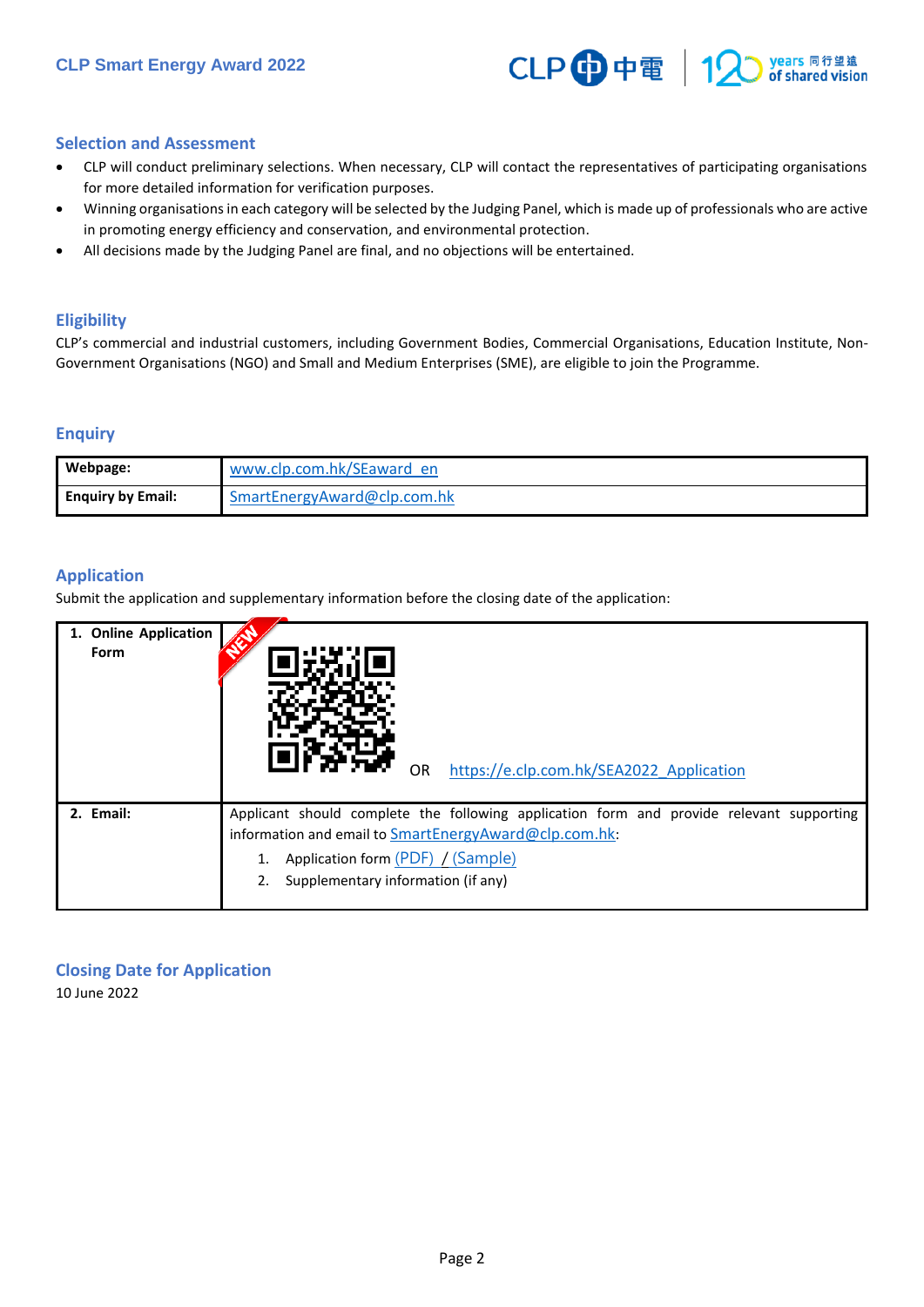

## **Judging Criteria**

The Assessment Committee will grade and select winners in each category based on the following criteria.

#### **Entry Categories**

- 1. Corporate / Government Bodies 2. SME\* / NGO / Education Institutes
	-

\*Definition of SME for reference:

- Manufacturing firms which employ fewer than 100 persons in Hong Kong; or
- Non-manufacturing firms (including firms engaged in construction; mining; quarrying; electricity and gas; import and export; wholesaling; retailing; catering; hotel; transport; warehouse; insurance; real estate; business service; community, social and personal service) which employ fewer than 50 persons in Hong Kong.

#### **Award Categories**

Key Criteria

The following awards will be scored based on the completed project(s) by participating organisations.

| <b>Energy Management</b><br>Award                                 | <b>Innovation Award</b>                                 | 3. | Carbon Management<br>Award                                         |
|-------------------------------------------------------------------|---------------------------------------------------------|----|--------------------------------------------------------------------|
| Energy efficiency and<br>conservation measures<br>and performance | Adoption of innovative<br>ideas in energy<br>management |    | Efforts in carbon<br>reduction measures and<br>related performance |

**Remark:** If the applicants are chosen to be the awardee, the nominated technology partner / vendor will be invited to the award ceremony and receive an award. Please refer to **Section 2** of the application form.

The scoring criteria is as follows:

#### **(a) Energy Saving Performance**

- Implementation of measures
- Achievement of measures

#### **(c) Creativity**

- **Originality**
- Alternative approach OR innovative use of existing system / technology

#### **(e) Stakeholder Engagement**

- Sharing with stakeholders and promotions
- Arrange site visits (e.g. online guided tour)

#### **(b) Technology**

- Application of new technology
- Make good use of date analysis tools

#### **(d) Green Leadership**

- Internal policies, committees and resources
- Environmental awareness and trainings of employees